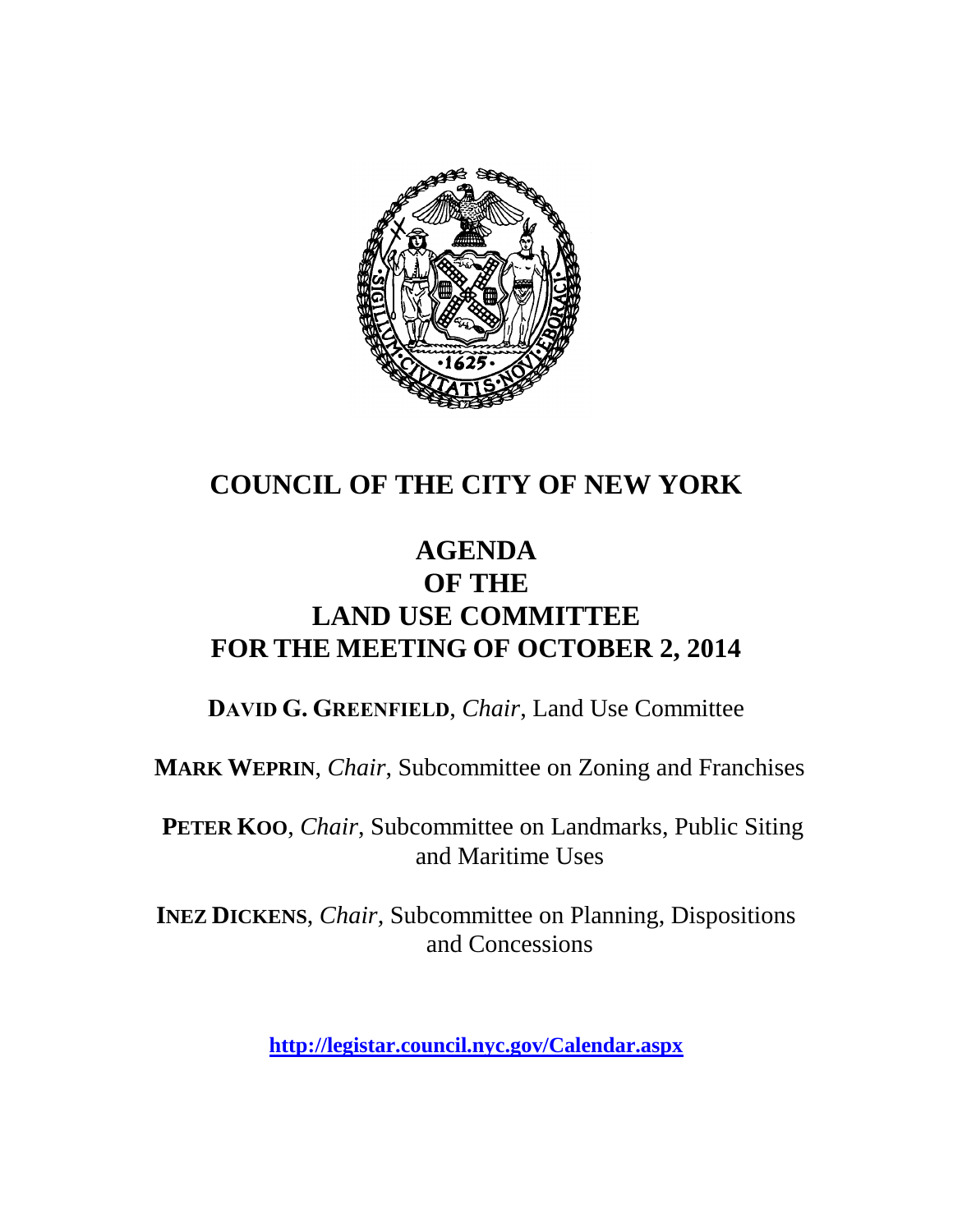# **AGENDA OF THE LAND USE COMMITTEE**

The Land Use Committee will hold a meeting in the **Committee Room, City Hall,**  New York City, New York 10007, commencing at **11:00 A.M. on Thursday, October 2, 2014**, and will consider the following items and conduct such other business as may be necessary:

# **L.U. NO. 114 CHERCHE MIDI**

### **MANHATTAN CB - 2 20155008 TCM**

Application pursuant to Section 20-226 of the Administrative Code of the City of New York, concerning the petition of Friendly Foods, LLC, d/b/a Cherche Midi, for a revocable consent to modify and continue to maintain and operate an unenclosed sidewalk café located at 282 Bowery.

# **L.U. NO. 121 HEARTH**

# **MANHATTAN CB - 3 20145691 TCM**

Application pursuant to Section 20-226 of the Administrative Code of the City of New York, concerning the petition of Hearth Restaurant Investors, LLC, d/b/a Hearth, for a revocable consent to establish, maintain and operate an unenclosed sidewalk café located at  $403$  E.  $12^{th}$  Street.

### 1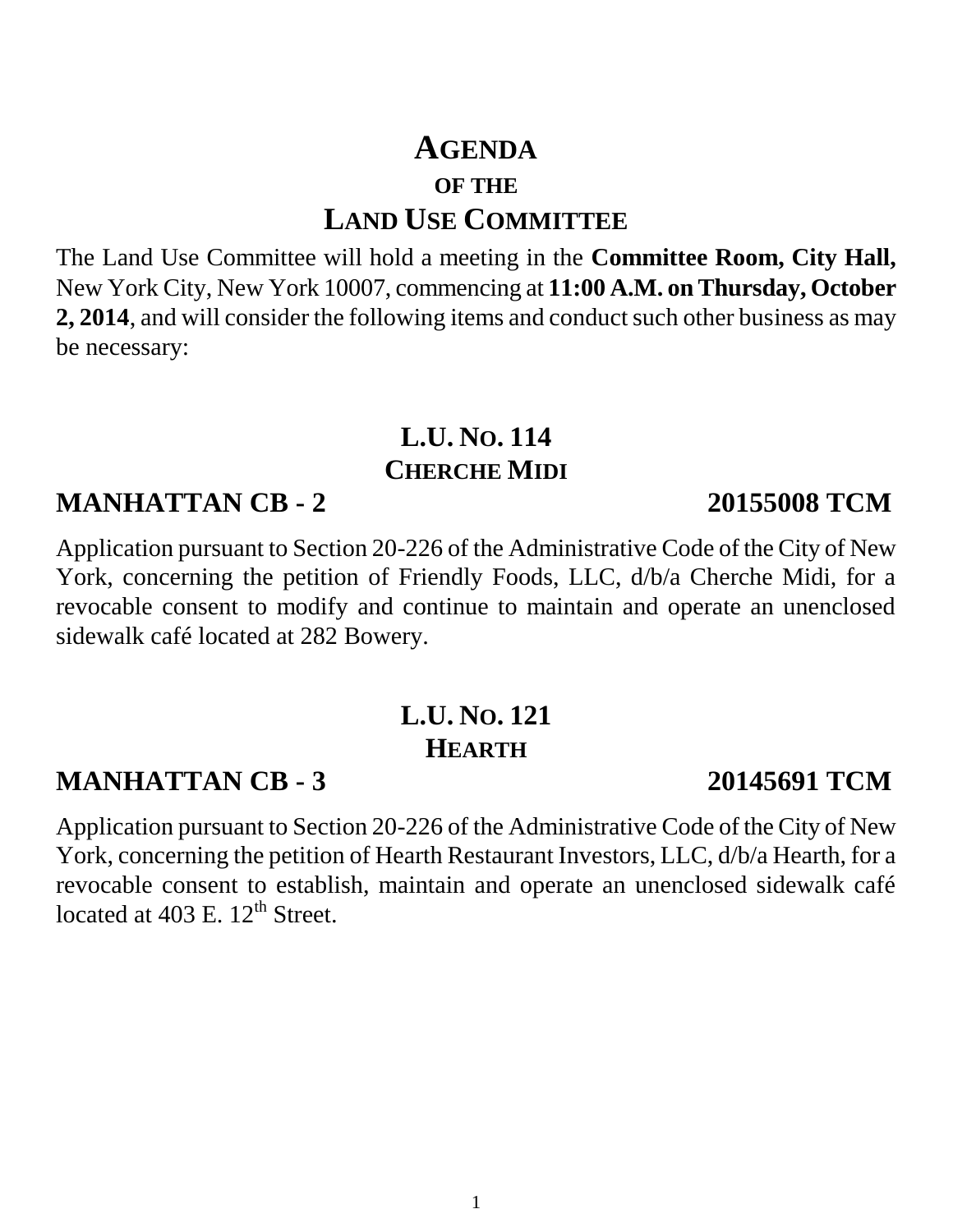# **L.U. NOS. 115, 116, 117 AND 118 ARE RELATED**

# **L.U. NO. 115 19 EAST HOUSTON STREET**

### **MANHATTAN CB - 2 C 140300 ZSM**

Application submitted by MC 19 East Houston, LLC, pursuant to Sections 197-c and 201 of the New York City Charter for the grant of a special permit pursuant to Section 74-712(a) of the Zoning Resolution to modify the use regulations of Section 42- 14(D)(2)(b) to allow uses permitted under Section 32-15 (Use Group 6 uses) below the floor level of the second story of a proposed 6-story commercial building on a zoning lot which, as of December 15, 2003, has not more than 20% of its lot area occupied by existing buildings, located at 19 East Houston Street (Block 511, Lot 19), in an M1-5B District, within the SoHo Cast-Iron Historic District.

# **L.U. NO. 116 19 EAST HOUSTON STREET**

### **MANHATTAN CB - 2 C 140301 ZSM**

Application submitted by MC 19 East Houston, LLC, pursuant to Sections 197-c and 201 of the New York City Charter for the grant of a special permit pursuant to Section 74-712(b) of the Zoning Resolution to modify the height and setback requirements of Section 43-43 (Maximum Height of Front Wall and Required Front Setbacks) to facilitate the development of a 6-story commercial building on a zoning lot which, as of December 15, 2003, has not more than 20% of its lot area occupied by existing buildings, located at 19 East Houston Street (Block 511, Lot 19), in an M1-5B District, within the SoHo Cast-Iron Historic District.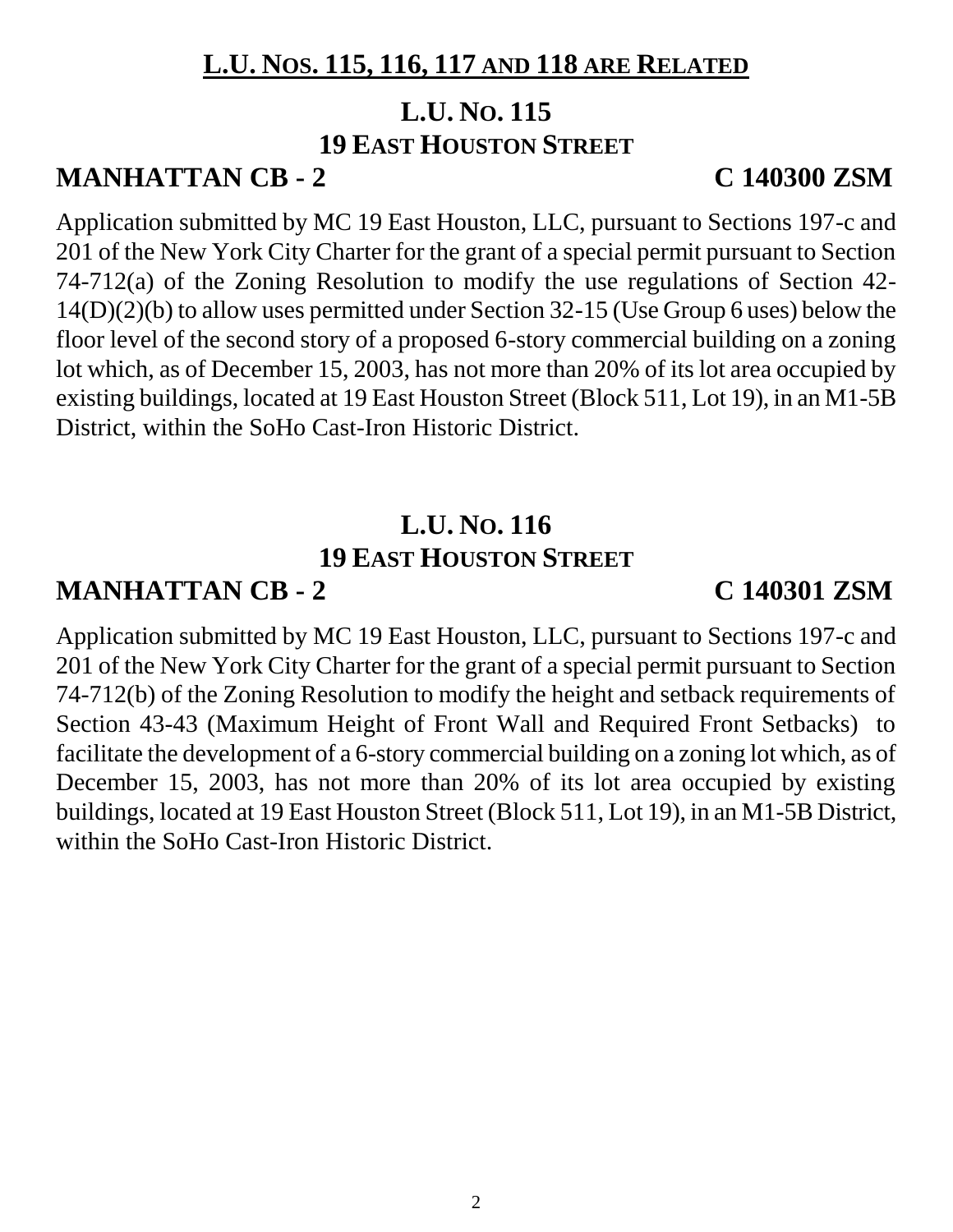# **L.U. NO. 117 19 EAST HOUSTON STREET**

# **MANHATTAN CB - 2 C 140302 ZSM**

Application submitted by MC 19 East Houston, LLC, pursuant to Sections 197-c and 201 of the New York City Charter for the grant of a special permit pursuant to Section 74-922 of the Zoning Resolution to allow large retail establishments (Use Group 6 and/or 10A uses) with no limitation on floor area per establishment on the cellar, ground floor, second floor and third floor of a proposed 6-story commercial development, on property located at 19 East Houston Street (Block 511, Lot 19), in an M1-5B District, within the SoHo Cast-Iron Historic District.

# **L.U. NO. 118 19 EAST HOUSTON STREET**

## **MANHATTAN CB - 2 C 140299 PPM**

Application submitted by the NYC Department of Citywide Administrative Services (DCAS), pursuant to Section 197-c of the New York City Charter, for disposition of one city-owned property located at 19 East Houston Street, (Block 511, Lot 19), pursuant to zoning.

## **L.U. NO. 123 NORTHERN MANHATTAN EQUITIES MANHATTAN CB - 10 20155063 HAM**

Application submitted by the New York City Department of Housing Preservation and Development for an exemption from real property tax pursuant to Article XI of the Private Housing Finance Law (PHFL) for the properties located at Block 1718/Lot 69, Block 1903/ Lot 29, Block 1904/Lots 33 and 59, Block 1906, Lot 64, Block 2026/Lots 20, 22, 23, 26, 27 and 29, Block 2031/Lot 18, Block 2032/Lot 43, Block 2036/Lot 61, Block 2045/Lots 96, 97 and 100, Block 2046/Lots 7 and 63; in the Borough of Manhattan, Council District 9, pursuant to Section 577 of the PHFL.